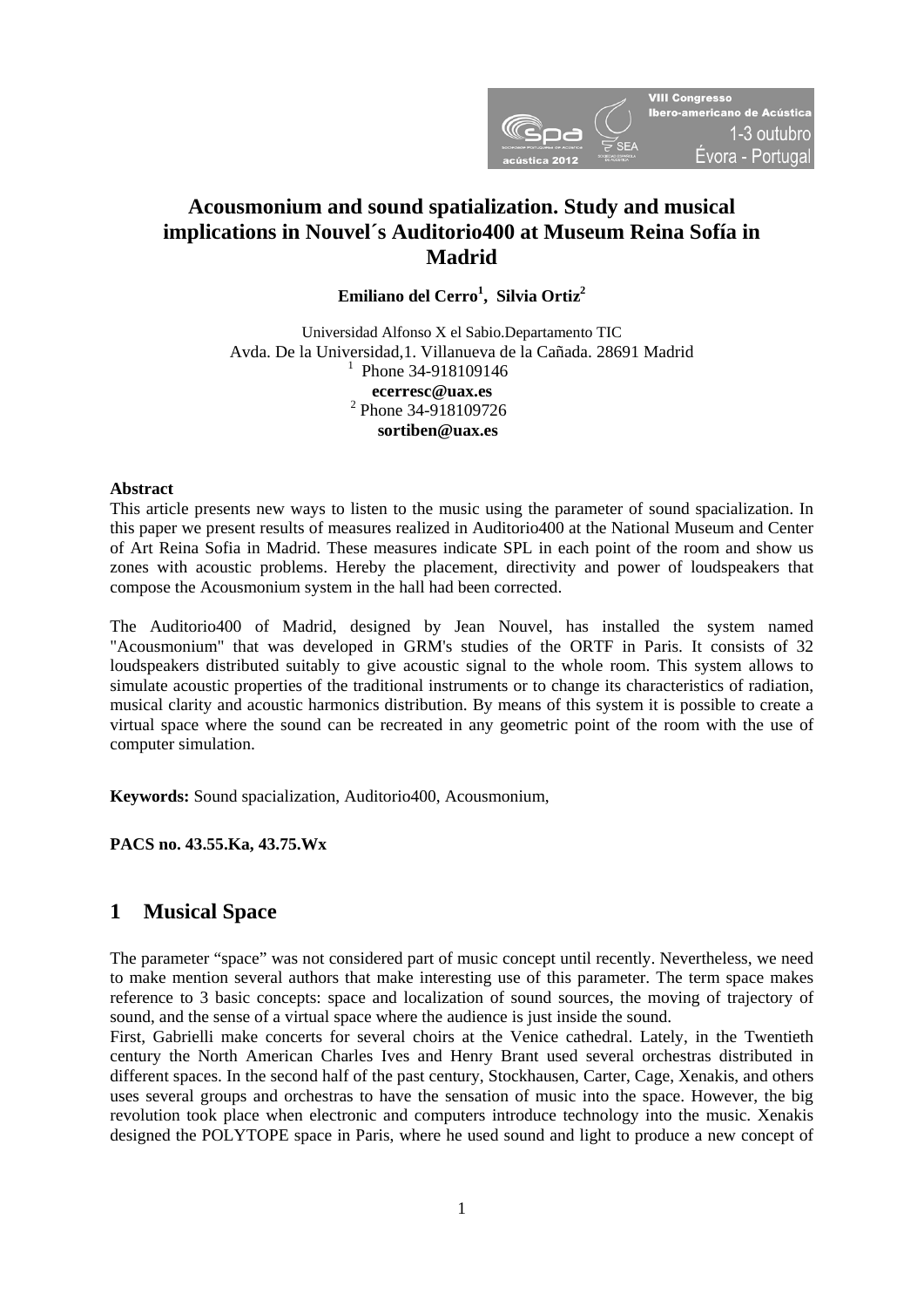spatiality. Stockhausen developed at Osaka World Exhibition a semi-spherical hall with 50 speakers. And a new spatial designed hall for Space "Salle de Projection" was constructed at IRCAM (Institute of Recherche pour la Composition et Acoustique Musicale) in Paris.

### **1.1 History**

The first examples of space as a parameter in musical properties, is found in the "call - response" in the antiphonal music from the very beginning of history of music. In the twentieth century music, Charles Ives often called for the spatial separation of performing forces in an effort to facilitate the differentiation of two or more simultaneous—relatively independent—layers of sound. In the music of Ives, the divided ensembles are often not separated within the performance space but instead are demarcated by registration, which amounts to separation in pitch space. The second movement of his Fourth Symphony is such a case as Harley [1] describes in his PhD dissertation. Ives likewise supplied only general instructions as to the physical separation of instrumental groups. He viewed the spatial distribution of musical forces in performance as an "aspect of interpretation" and therefore leaves it somewhat open (Erickson, [2]).

Brant [3] points out that the harnessing of physical space as a compositional resource is considered "optional" and ancillary by most composers, and he emphasizes that in his own music, "the spatial distribution of the performers throughout the hall is a planned, required, and essential element of the music."

One of Brant's primary arguments is that the spatial separation of sound sources may be used to "disentangle" dense textures. In short, the unwanted or inharmonious blending of tones may be thwarted by the spatial diffusion of performers. He equates the spatial distribution of sound sources to the composing of multiple melodic parts that do not overlap in octave range, essentially conceiving of sectors in actual space as discrete segments of pitch space.

Brant makes some mention of *moving* sonic events. He states: "When instruments placed in fixed positions [adjacent to one another] begin playing one at a time and *accumulating* (staying in)...there is a compelling impression of the hall tangibly *filling* up with sound [and also] of the sound *traveling*  gradually."



Figure 1- Settings for H. Brant "Desert Forest"

Many twentieth-century composers began to concern themselves with the actual motion of sound sources or, more commonly, with the composite motions and spatial shapes arising from the consecutive activity of multiple sound sources. In this case, can be useful to mention the contributions of Stockhausen ("*Gruppen*" for 3 orchestras), Cage ("*Pieces for 5 orchestras*"), and Carter ("*Symphony for 3 orchestras*").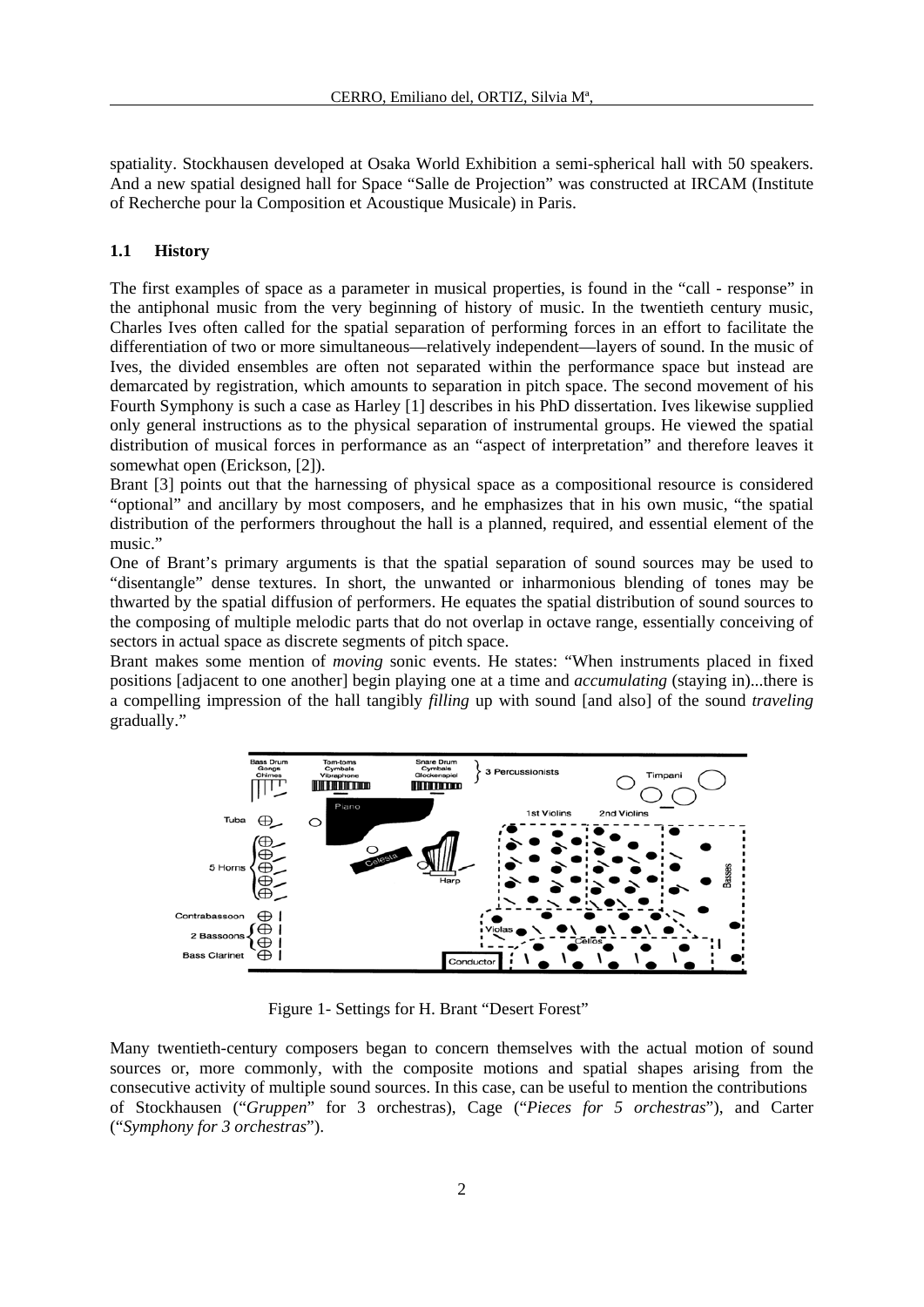Ives, Brant, Stockhausen, and Berlioz, all make the point that by the proper positioning of instruments and instrumental groups the composer can delineate, separate, and clarify relationships between textures and their component sound elements. Brant's work was composed for a specific performing space; Berlioz and Stockhausen composed somewhat independently of any particular space; and Ives, while keenly aware of its effects, considered the management of the performing space part of the interpreter's task. Brant composed the vertical spatial dimension of pitch, Stockhausen asked for movement (wandering) of the sound between groups, and Ives drew attention to the effect of distance.

Although Berio's "*Circles "*(1960) is "often cited as the earliest work that requires the soloist to move from one stage position to another," Brant's "*Hieroglyphics I"* of 1957, which likewise calls for performer mobility, predates "*Circles"* by three years. Brant's "*Windjammer"* (1969) includes "specific walking plans for the performers of the wind quintet". In Musgrave's "*Concerto for Clarinet and Orchestra"* (1969), the soloist is required to traverse the entire orchestra— intermittently activating and participating in small, concertino groups.

The following examples came from one percussion piece by Iannis Xenakis, ("*Persephasa*") where the players are placed around the audience, and in this way, as the score shows, the sound moves from one place to another



 Figure 2 - Xenakis' settings and example of "Persephasa" score mm 99-103. Counterclockwise circular gesture

# **1.2 Electronic**

The more sophisticated use of spatialization came from the field of electronic music an computer music. Harley notes: "The experience of hearing spectacular movements of sound images in space during the concerts of "*musique concrete"* in the early 1950s played a formative role in the development of Stockhausen's and Boulez's theories of spatialization."

Stockhausen [4] introduces the term *Kinematic relief* to describe the manipulating the trajectory of sounds between loudspeakers and corresponds to Stockhausen's practice of mobilizing both acoustic and electronic sounds.

One of the first highly successful multichannel works, Stockhausen's "*Gesang der Jünglinge"* (1956) made effective use of the space "surrounding" the audience—both immediate and distant. According to Stockhausen, this work was his first attempt to make "the direction and movement of sound in space" evident as a "new dimension for musical experience." Other important early electronic works include: "*Poème Electronique"* (1958) by Edgard Varèse, which was transmitted over approximately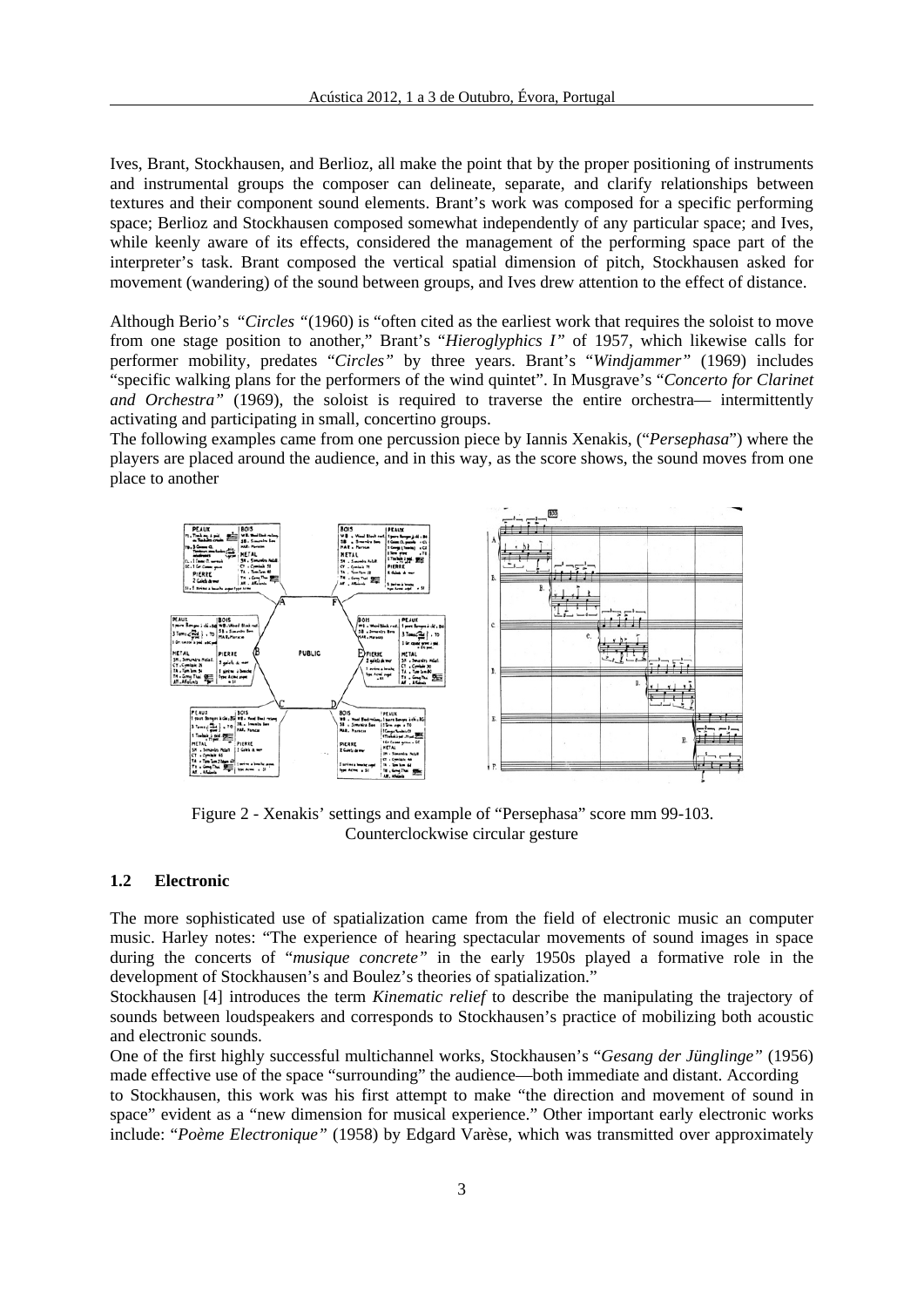400 loudspeakers in the Philips Pavilion at the Brussels World's Fair in 1958, and Stockhausen's "*Spiral"* (1969), which required the construction of a spherical auditorium at the Osaka World Fair in 1970. During performances of "*Spiral"*, the audience sat upon a transparent platform in the middle of the sphere, and Stockhausen controlled the projection of sound over 50 loudspeakers dispersed throughout the sphere. At this point, it can be interesting to note that the Ambisonics system for sound localization, has returned to this concept of sphere.

#### **1.3 Computer Simulation**

In the 1970s, John Chowning worked diligently to design computer algorithms that accurately control and modify the azimuth (horizontal and vertical angle of displacement), distance, and velocity (speed and directionality of motion) of a sound within a quadraphonic environment. While endeavoring to simulate a wide array of sounds in a variety of replicated acoustical spaces, Chowning likewise concerned himself with simulating the actual movement of those sounds within the illusory spaces. Chowning [5] states: "A special program has been written which allows the user to specify an arbitrary *path* in a two-dimensional space [one exclusive of elevation] by means of a light pen or a computed geometry. The program evaluates the trajectory and then derives the time functions which control distance and angle for simulation...Using interactive graphic display techniques, a user can specify the location and movement (trajectory) of a sound. The program computes the control functions for azimuth, distance, and velocity which are used to modulate the signal to be applied to the loudspeakers". Chowning's program likewise factors in cues to mimic the *Doppler Effect*, which is the phenomenal shift in frequency experienced as a moving sound source passes the listener. When a sound-emitting source approaches and passes the listener, the subject experiences a decrease in the sound's pitch. The amount of decrease is dependent upon (and directly proportional to) the speed of the traveling source: the higher the speed, the greater the change in frequency. Thus, the extent of a frequency shift provides a cue for gauging the speed of a moving sound source.

Chowning's work is important in part because he achieves remarkable spatial effects with only four speakers. Many other composers and sound engineers have developed extensive diffusion systems involving multiple loudspeakers.

# **2 Space and localization**

Computers use the advantage of specially design algorithms to simulate a virtual space. Auditory localization is the human perception of the placement of a sound source. In listening to music in a concert hall, a listener receives cues for sound location from the placement of the actual sound sources in the hall. With an understanding of the perception of sound source location, the placement of the apparent source of sound can also be used as a compositional element. A 3-D sound system uses processes that either complement or replace spatial attributes that existed originally in association with a given sound source. The space can be simulated with an appropriate array of speakers

The sense of space in an auditorium came from the acceptance of three characteristics that can define the feeling of 3D sound: Direction, Distance, and Motion

The direction is commonly expressed in terms of two angles: the azimuthal angle which is measured in the horizontal plane passing through the center of the listener's head; and the elevation angle, which is measured in a vertical plane bisecting the listener.

The distance, is defined by concepts derived from SPL, Reverberation (D/R, Early Reflection, late Reverberation) and for the way the hall adapt the sound due to air absorption and walls material.

The motion of the sound uses the consequences of the Doppler Effect.

In addition, it is necessary to mention the effect that the pinna (outside ear), produces in the sense of the sound.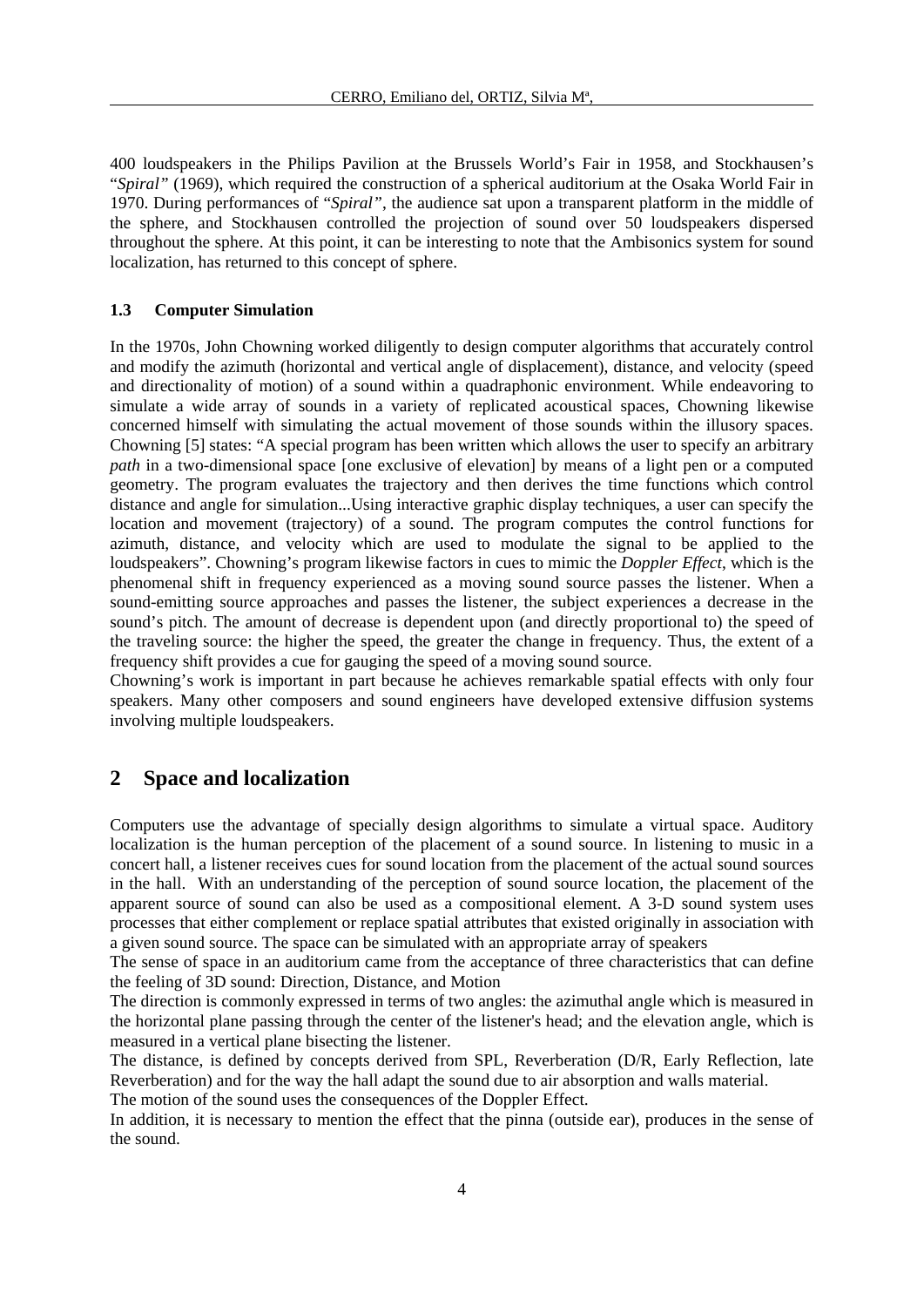# **2.1 Cues for direction**

In order to define the sense of space in simulation by , it is necessary to use some cues that can help to produce that feeling. ITD, IID, ITD ENVELOPE.

 ITD, Interaural time difference is any delay a listener perceives between the time that a sound reaches one ear and the time that it reaches the other.

 IID, Interaural Intensity difference is the level difference that is perceived in each ear. It indicates the distance and intensity panning of the source.

 ITD ENVELOPE, this cue is based on the hearing system's extraction of the timing differences of the onsets of amplitude envelopes, rather than of the timing of the waveform within the envelope.

# **2.2 Cues for distance**

Three principal cues help a listener judge the distance of a sound source: a) the intensity of the sound b) the effects of reverberation (the ratio of reverberated to direct sound (D/R ratio), the early reverberation, and the late reverberation) and c) the amount of high-frequency energy in the sound.

# **2.2.1 SPL**

The characteristic of speakers must be similar for sound spatialization and the SPL must have a value almost uniform in the entire hall.

One of the main objectives in the design of auralization is the design of correct loudness or power of a speaker.

# **2.2.2 3-D Sound, Distance, and Reverberation**

The inclusion of distance and environmental context effects within a 3-D audio system is almost imperative for maintaining a sense of realism among virtual acoustic objects. In fact, the same physical cue—reverberation—is a key for the effective simulation of distance and the perception of an environmental context. Distance and environmental context perception involve a process of integrating multiple cues, including loudness, spectral content, reverberation content, and cognitive familiarity.

# *The D/R ratio and Distance Perception*

The reverberant-to-direct sound ratio (D/R) has been cited in many studies as a cue to distance, with varying degrees of significance attributed to it. Von Békésy [6] observed that when he changed the D/R ratio, the loudness of the sound remained constant, but a sensation of changing distance occurred. He noted that "though this alteration in the ratio between direct and reverberant sound can indeed be used to produce the perception of a moving sound image, this ratio is not the basis of auditory distance".

# **Specific Perceptual Effects of Early Reflections**

# *-Echolocation*

It is possible to cue distance differences corresponds to a time delay range of about 4–6 msec.

# *-Timing and Intensity*

The perceived timbre and attack qualities of sound sources, especially of musical instrument sounds, can be changed substantially by early reflections without affecting intelligibility. For example, one hears a cello, not only from vibrations emitted from the instrument itself, but also from early reflections from the floor and walls.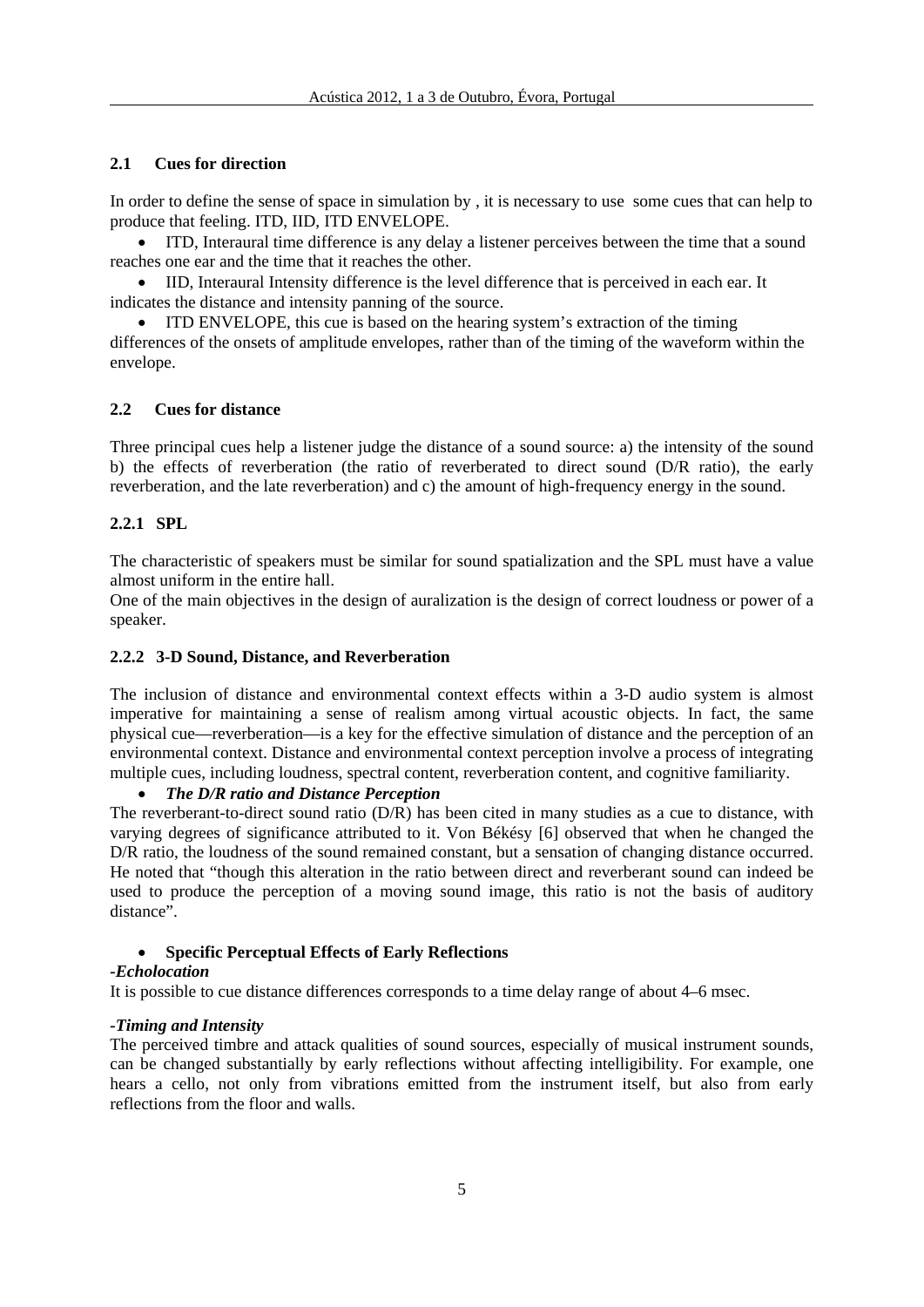# **Late Reverberation**

Late reverberation is informative perceptually as to the volume of a particular space occupied by a sound source.

Santala [7] states that room reverberation is able to mask the phasing effect. Spatial aliasing is further reported to be capable of masking the side-effects of ideal order truncation, which normally occur at the border of the area of best listening.

#### **2.3 Motion of Sound Sources**

The preceding discussion has been concerned with the creation of an illusory location for a stationary source. When the source location is moved about rapidly, another acoustical phenomenon comes into play. The Doppler Effect describes the change in pitch that results when the source and the listener are moving relative to each other.

The simulation of a "natural" situation that includes a Doppler shift of frequency can be problematic, because it alters pitch succession, which is often employed as one of the principal means of affecting musical continuity. The most successful applications of Doppler shift in music are those in which the shift of frequency is an integral part of the musical continuity and not simply an "special effect" that can be expected to hear. Figure 3 shows two musical pieces with motion in its structure.



 Figure 3 - Chowning' "Turenas" and Reynolds's "The Palace" Examples of moving trajectories

### **2.4 Effects of the Pinna**

In addition, the pinna performs filtering that varies with the direction from which the sound reaches the listener, particularly at higher frequencies. This filtering helps the listener determine whether a sound comes from above, below, in front, or behind.

The spectral modification of the pinnae can be thought of as equivalent to what a graphic equalizer does in one's stereo system: emphasizing some frequency bands, while attenuating other bands. This is notable from the standpoint that both timbre and spatial cues depend on the spectral modification of a sound source.

#### **2.5 Characteristics and Utility of cues**

The usefulness of the cues depends on the frequency content of the sound. Both ITD and IID cues are practically ineffective when the spectral energy of the sound resides below about 270 Hz; hence, the direction of such sounds cannot be determined. ITD cues are most effective in the frequency range of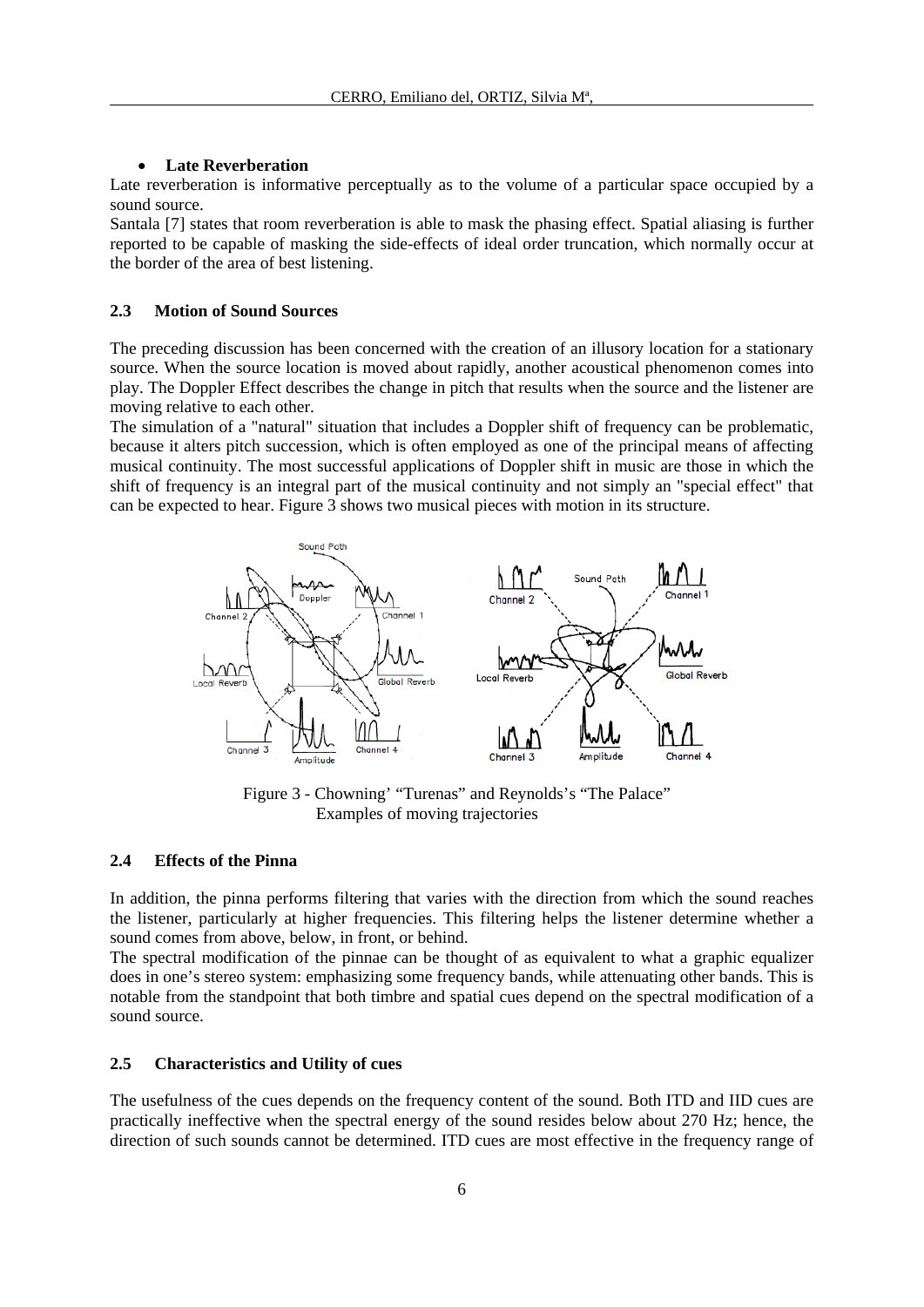270 to 500 Hz but contribute little above 1400 Hz, although differences in the arrival time of the attack portion of the envelope of a high-frequency sound can be used for localization. The amount of intensity difference increases with frequency, so that above 1400 Hz IID cues predominate.

When a sound is long enough, listeners uncertain about its location commonly turn their heads so that one ear is closer to the source.

# **3 Software Algoritms**

The Processing the audio signal for real or virtual space can take advantage of some packets for DSP that are available for the composer sound engineer, or any other person that can be interested in this subject. In the early 80´s appeared the C program and with this development, the old music software as MUSIC V, developed for Max Mathews, took new look and C-music (San Diego University), Csound (MIT) and C-mix (Princeton University) give the technicians a big power to manipulate the audio signal. In the 90's, real time technology, and C++, change again the universe of sound processing, and programs like MAX/MSP and Pure Data, offer a new look to process the sound.

Inside this program, the theory derived from space distribution of acoustic signal, allow the design of patches and algorithms for the auralization of a sound source.

Several techniques are been used to simulate the sense of space of a audio signal: HRTF (Head Related Transfer Function), Ambisonics, Holophony, Binaural Sound, Q-sound, and the last one and maybe the best one WFS (Wave Field Synthesis).

Among them, there are some specific for headphones, as binaural and HRTF, an others, were designed for speaker situation. HRTF, can work well in a hall settings, if the transfer function are well selected, but it is difficult to introduce in a hall with dimensions like a concert hall. It is very interesting because with convolution and digital filters HRTF is able to simulate the harmonic change produced by the pinna section of the ear.

The best situation for the simulation of space in concert hall setting is accepted the Ambisonics technology. The first use of this technology was a recording with 4 microphones that give information of the sound localization inside a hall.

At the present moment, the computer can generate information that is introduced in the information of the sound, and give good sense of localization.

In 1997, Pulkki [8] introduce the concept of VBAP (Vector Based Amplitude Panning), and it is the first approach to the concept of sound spatialization in programs as Pure Data and MAX/MSP.

These properties imply that VBAP produces virtual sound sources that are as sharp as it is possible with any loudspeaker configuration and amplitude panning.

The gain factors corresponding to each loudspeaker are summed up to form one gain factor for each loudspeaker. The resulting gains are normalized. The listener perceives still a single virtual source.

# **3.1 Historical survey**

The first examples came from algorithms developed inside the C-program. The composer Roger Reynolds uses the unit generator ESPACE, inside C-Music, for several of his pieces with good results. Other example is John Chowning's *Turenas*. He uses C-Sound software to have the possibility to have different arrangements for the control of the out signal in its algorithm.

We can see how this software works in the figure 4.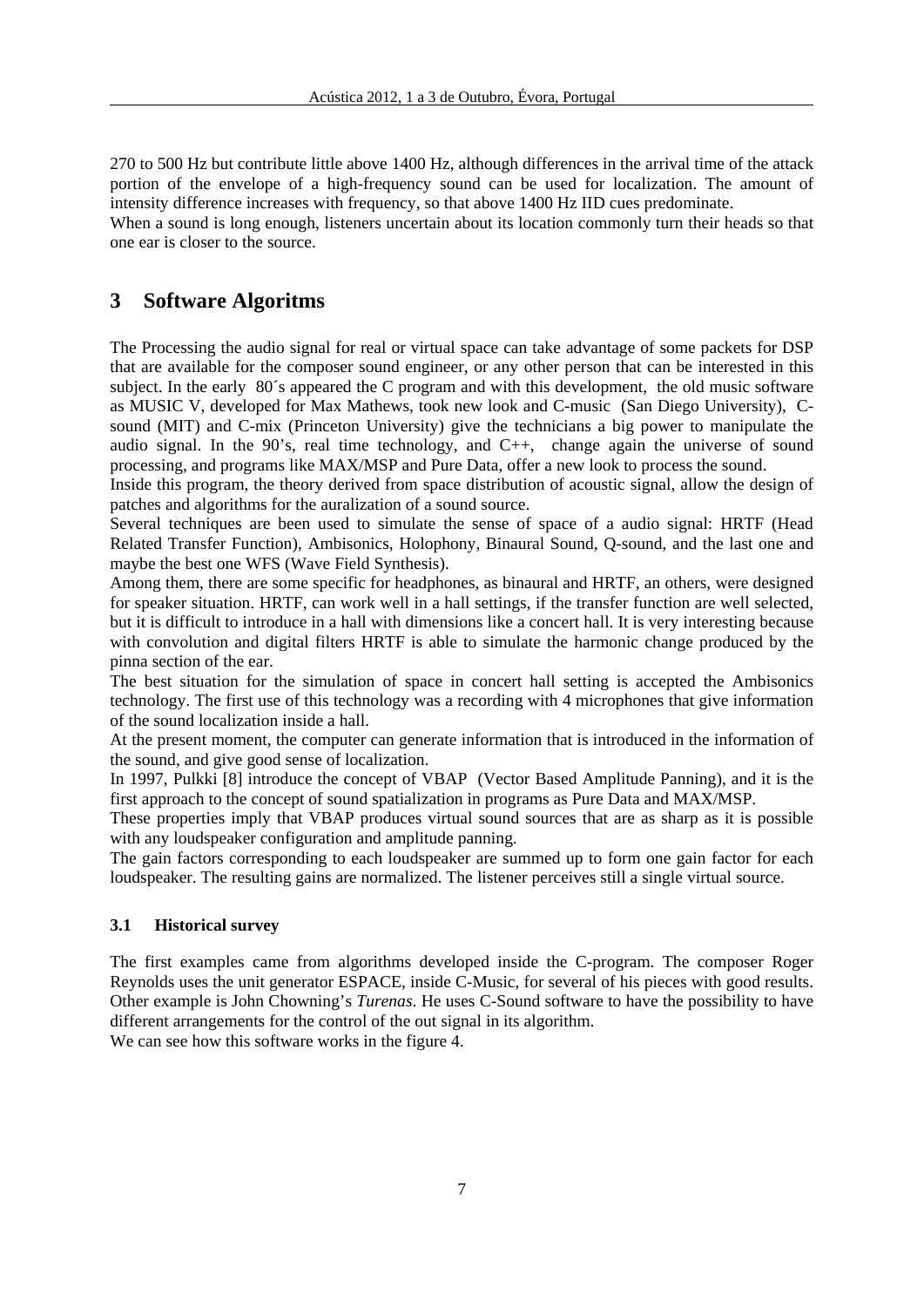```
#include >carl cravic h>
                                                                         nchn1a - 3inst= 1<br>inst= 1<br>i2pi - 2*3.141592
SPACE 6 now fb11 1) RV*:
                                                                          iii = 0i52 = 2pi/3Where
                                                                         \frac{1}{163} = 2\frac{6}{12}pi/3<br>kp line 1,p3,10
RV = X[bvpa] y [bvpa].
                                                          N.
back [bypn]
                                                                                  0, p3, 2*12p1<br>- (.5+.5*cos (kf1-1fil))
                                                                         Lis line
                                                                          kpanl
                                                                                  Ξ
                                                                          kpan2
                                                                                     (.5+.5+cos(kf1-1f12))<br>(.5+.5+cos(kf1-1f13))RV stands for sadiation vector consisting of five pieces of
                                                                                  u
informationspecifing the x coordiantes the y coordinates in
                                                                          kpan3
meters, the direction theta in radians, the aplitude sacalar
                                                                         al rand 30000
                                                                          oute al*kpanl, al*kpan2, al*kpan3
called amp, and a back radiation parameter indicating the
                                                                          endin
         opposite to theta directio
```
Figure 4 - Examples of C-Music and C-Sound

#### **3.2 Panning with VBAP in MAX/MSP**

MAX/MSP is a graphical programming environment. MAX is designed for processing of events, and MSP is an extension of it designed for real-time audio applications.

The VBAP implementation consists of three objects: "define\_loudspeakers"," vbap", and "matrix~". An schematic representation of the implementation is shown in Figure 4

A vbap object is attached to each generated sound signal. The user may design controls for direction and spreading for it. The loudspeaker setup is controlled by using "define\_loudspeakers". The matrix~ object performs distribution of sound signals to loudspeakers. When the patch is applied for different loudspeaker setups, only the settings of "define\_loudspeakers" and" matrix~" object has to be updated.



Figure 5 -VBAP vector and Schema of Spacialitacion MAX/MSP

#### **3.3 Spatialisateur**

The IRCAM developed a packet to work as part of the MAX/MSP called SPATIALISATEUR. The Spatialisateur project started in 1991 as a collaboration between *Espaces Nouveaux* and *Ircam*. Its goal is to propose a virtual acoustics processor which allows composers, performers or sound engineers to control the diffusion of sounds in a real or virtual space.

Spat~ is an effort to organize and optimize the experimental patches developed in the Spatialisateur project, in order to make them accessible to musicians and researchers who work with Max/MSP. The current release allows reproduction on multi-channel loudspeaker systems in studios or concert halls. It also integrates 3D stereo reproduction modes for headphones (binaural) or 2/4 loudspeakers (transaural), as well as Vector Based Amplitude Panning (VBAP,) and Ambisonics.

The library of Max objects which compose Spat~ is divided in three main categories of objects: DSP objects, low-level control objects, high-level control objects (see figure below). The purpose of this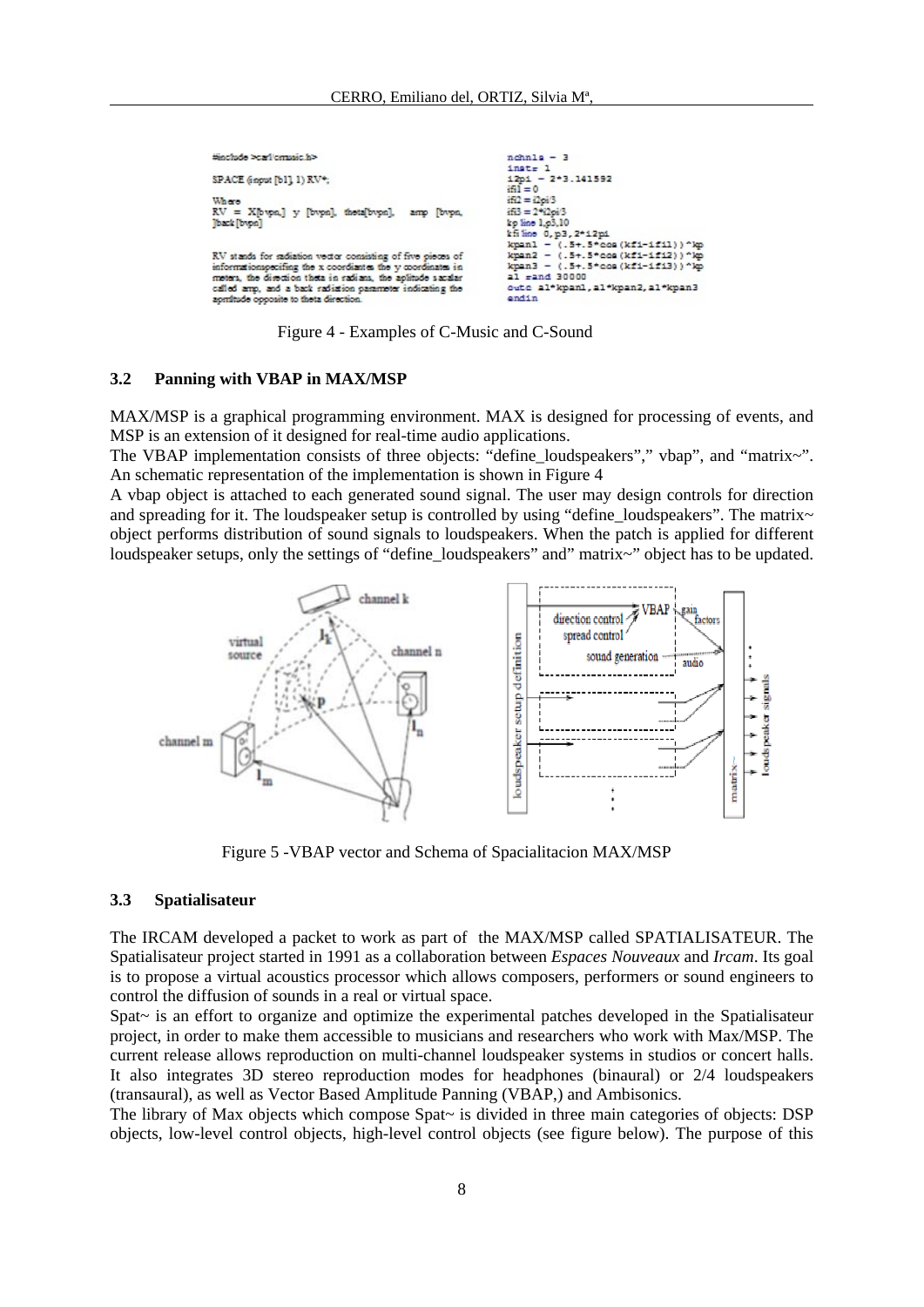organization is to allow easy configuration and construction of custom remote control panels or mechanisms for Spat~.



Figure 6 - Schema of Spatialiteur

The signal processing in Spat~ is divided in four successive stages, separating directional effects from temporal effects:

- Pre-processing of input signals (Source $\sim$ )
- Room effects module (reverberator) (Room~)
- Directional distribution module (Pan~)
- Output equalization module (Decoder~)

#### **3.4 Other options**

Many other composers and sound engineers have developed extensive diffusion systems involving multiple loudspeakers. Jonty Harrison, famous for his work with BEAST (Birmingham Electro-Acoustic Sound Theatre), proclaims that eight speakers (the "main eight") are "the absolute minimum for the playback of stereo tapes." In 1974, François Bayle created a "loudspeaker orchestra" called the *Acousmonium*. This construction "consisted of eighty loudspeakers of various sizes placed across a stage at different heights and distances from the proscenium."

In the late 1980s, Peter Otto and Nicola Bernardini (and others) developed a system called TRAILS (Tempo Reale Audio Interactive Location System), a "multi-loudspeaker network [consisting of] a twenty-four-by-eight spatialization matrix." This configuration involves 192 speakers.

There is an special program designed by Ton Erbe, SOUNDHACK, where the sound can be manipulated to give any of the formats for sound spatialization: Binaural. Ambisonics, HRTF,

Other program inside the MAX/MSP packet, is VIMIC (virtual microphone) where it is possible to simulated the position of several different microphones, with different information of distance, reverberation.

# **4 Auditorio 400**

The Auditorio 400, part of the ampliation of the Museum Reina Sofia in Madrid, adapted the system Acousmonium for the diffusion and sound design for the concerts that every season the Spanish Ministry of Culture offers in this hall.

The system has 32 speakers from different models and names: Meyer, Bose, Genelec, Yamaha, etc. On the stage there are 16 speakers: 4 Bose, 10 Meyer, (including 2 subwoofer) and 2 Genelec,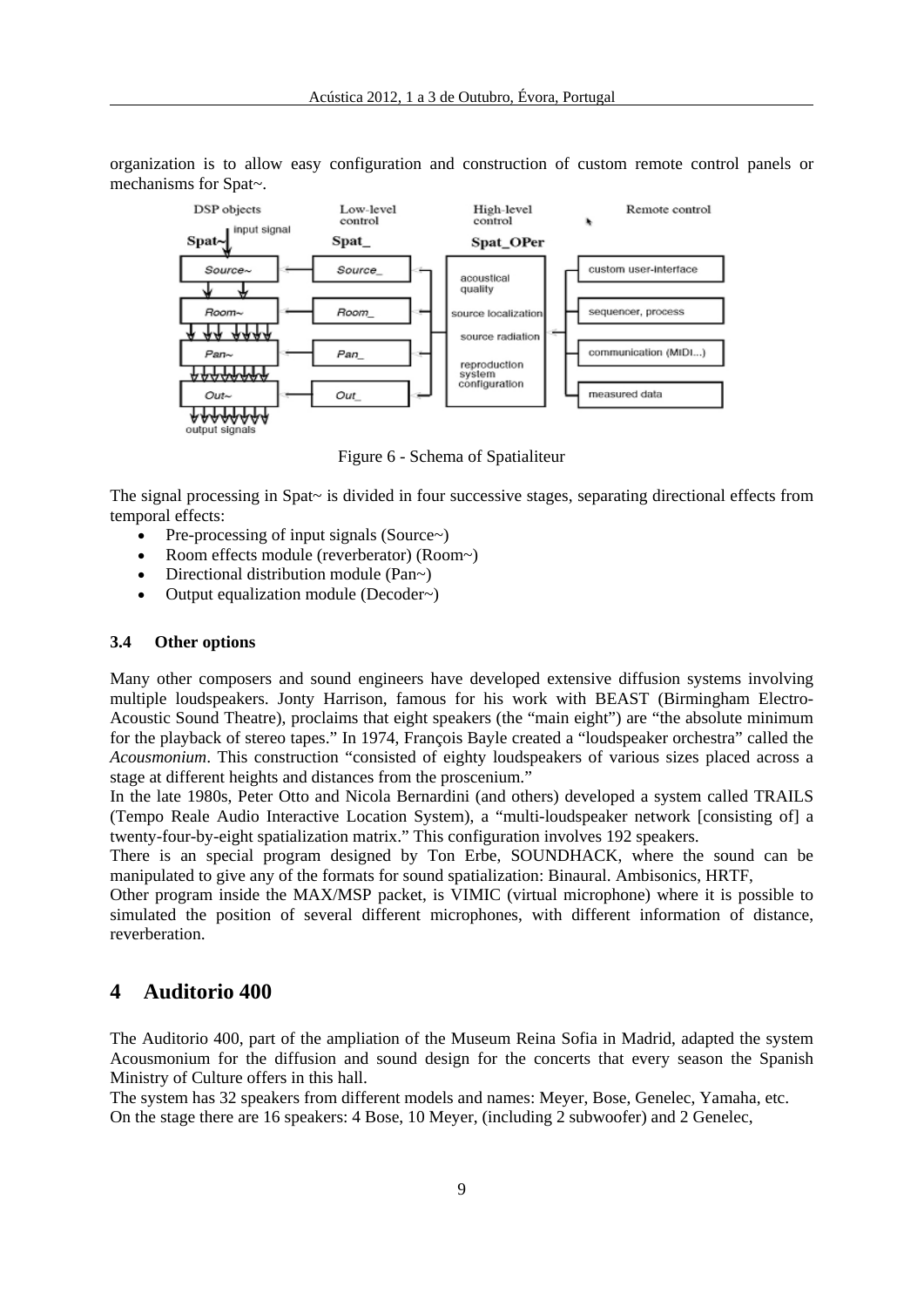On the audience area there are 12 Meyer around the public, as the crown in Acousmonium setting, and 4 Yamaha in the middle of the audience.

This can suggested an Area of Best Listening, just in the center of the Auditorium.

The authors of this paper realized some testing and simulations to see how the speakers work in the hall. The SPL in the hall, with the entire system working, has a reasonable acceptable level.

In order to study how the Acousmonium works for the space, we simulated and study the behavior of several speakers. Some examples of this simulation is presented in the figure 7.

We can see that the SPL close to every speaker is bigger than in the rest of the area, if only this speaker is radiating energy. The area close to each speaker is not adequate for 3D-sound.



Figure 7.- Examples of SPL for a single speaker

This originates a problem for spatialitation and localization. Nevertheless, the big problem in the Auditorium is the reverberation that the hall presents. Its values is elevated for the music that the center normally presents: Chamber Music and electroacoustic music.



The reverberation of the hall, as we stated earlier, is one of the big references in localization of source. The early, cluster, and late reverberation give us cues in the direction of the source. From these values, the hall present problems with speech clarity C50, especially when the source sound presents fragments with spoken voice, that is normal in contemporary music. From the same reason, the musical clarity C80, present problems with harmonics and definition of the qualities of a specific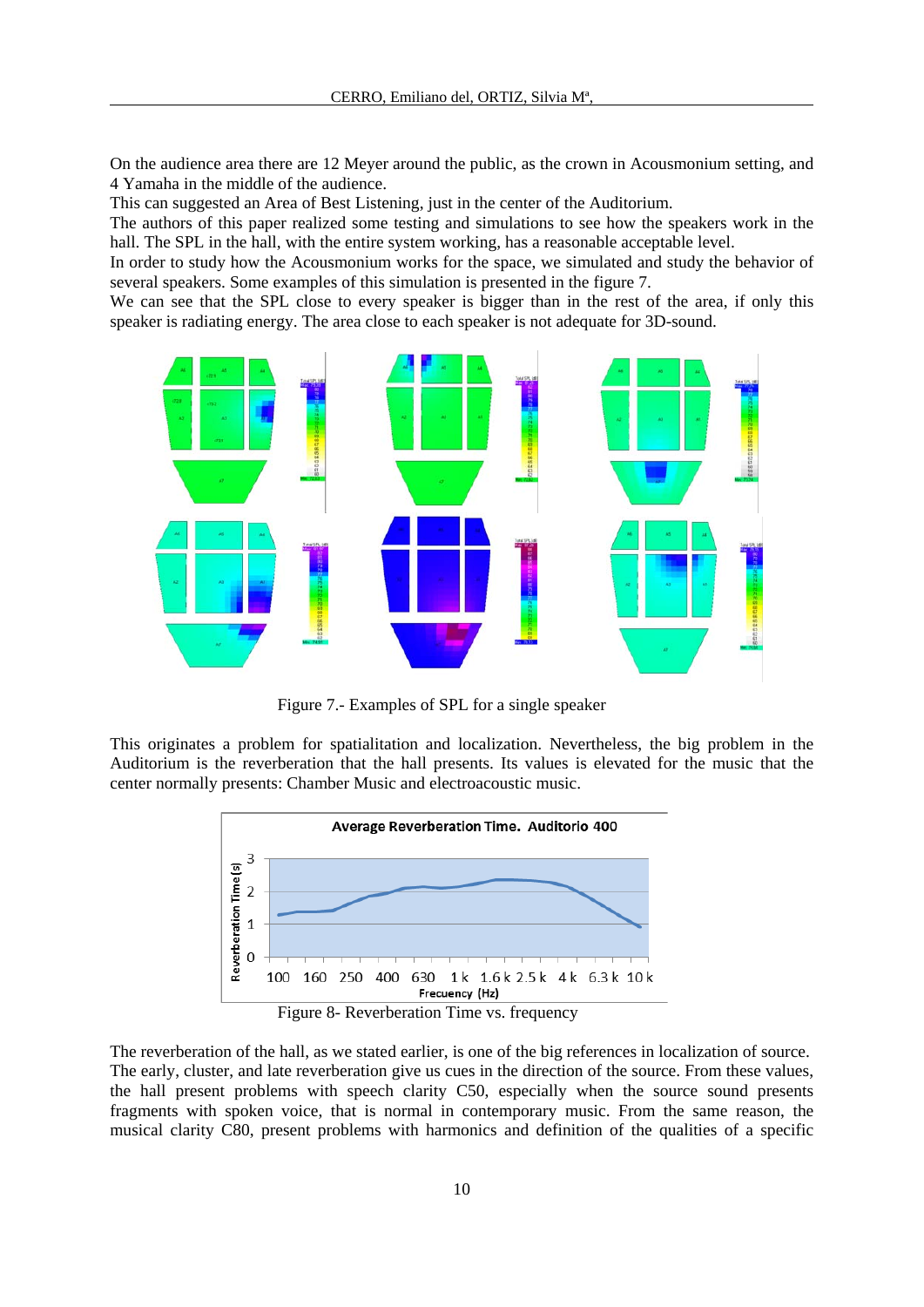instrument. This is also accentuated, because the absorption in the area reduces harmonic content, dependent on situation of the listener.

# **5 Acousmonium**

The Acousmonium, as new instrument for music diffusion was thought for "tape music" and was conceived after the ideas of Pierre Shaffer in the book "Traité de objets musicaux" where he explains the techniques for "musique concret" used from 1948. It was presented in Paris by François Bayle in 1974 inside "L´ Espace Cardin" as a new Acoustic Experience.

The Acousmonium system allows two different ways to present a piece:

 Offers the piece as it is, as the final product without sound manipulation. According with the original recording, the composer or sound engineer, only need to choose which track goes to which speaker.

 Offers a real time version inside a specific space, changing some parameters of the piece, as localization of sound sources, equalization, and the introduction of some effects.

This last possibility gives the option to have a real player or group as sound source. The Acousmonium is like introducing a degree of freedom inside a fixed media like is the recording of a musical piece. The acousmatique concert offers the composer a final stage in composition process with the possibility of multiplication and diversification of listening points.

With these new possibilities, the composer or the sound technician has the possibility to change in real time some parameters of the work and have a "*mise in scène*" for every space and time. Among the parameters that the Acousmonium allows to control are:

o Dynamic Variation that it can depend on the hall, the public, and some external aspect outside the essence of the music. The faders of the mixer desk allow the possibility to emphasize some moments of the music.

o Color or equalization, the change of the spectrum, both, for adaptation of the hall and for coloration of the music.

o Space: The Acousmonium gives the degree to create a 3D virtual sound space, modify the distance, angles and reverb of the sound source, and change de density of the musical discourse, vertical density (harmonic content) and horizontal density (pulsation or tempo of events)

The localization of the sound comes from speakers characteristics and for the form of the music. In this sense, we can speak about:

- **Localization of the speakers, stage, side, back, audience level, upside audience, etc.**
- Density of the music, changing the "orchestration" of a musical source.
	- Tutti as layers of orchestral sound, like Ives proposed
		- Solo as an unique source, moving and transforming itself inside the hall

 Velocity of the motion of elements of the sound. This concept defines the degree of elements that transform its trajectory, as Stockhausen proposes in his early electronic pieces and in the last opera "*Light*".

#### **5.1 Lutherie of the instrument**

The Acousmonium is based on:

- An Orchestra of Speakers with different color and characteristics, which will be located at stage, and around the audience. This last localization is known as "crown"

- A Mixing Desk, that will be used not for control the total sum of the sound, but the solo and individual speakers of the instrument.

- A Desk of several DSP elements: Equalization, Gates, Compressor, Expander, Reverb, etc,..